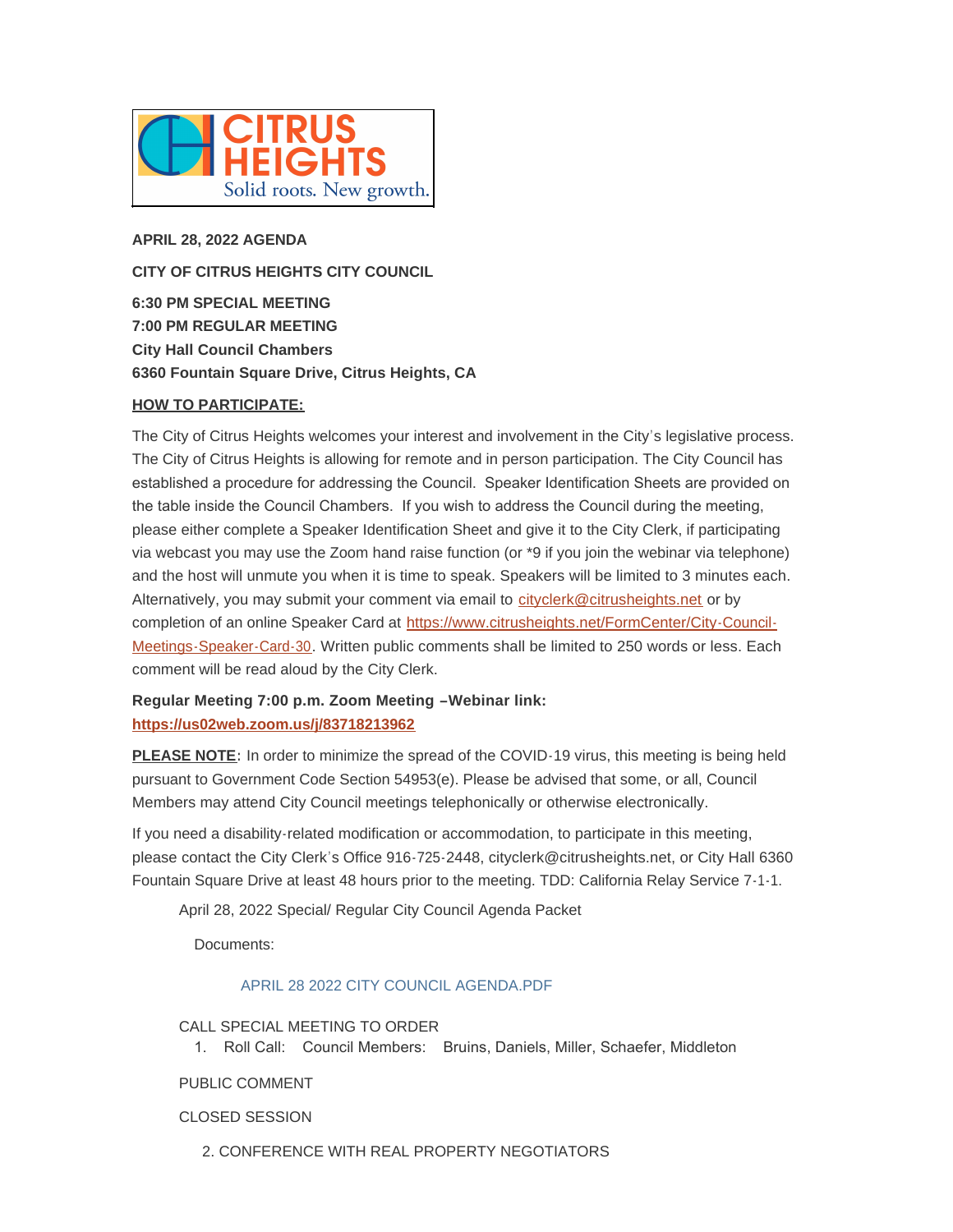Pursuant to Government Code Section 54956.8

Property: 7794-7804 Sayonara Drive, Citrus Heights (APNs: 243-0276-002-0000, 243- 0276-003-0000, 243-0276-004-0000)

Agency Negotiator: City Manager Ashley J. Feeney and City Attorney Ryan Jones

Negotiating Parties: Citrus Heights Water District

Under Negotiation: Both price and terms of payment

# REPORT OUT OF CLOSED SESSION

#### ADJOURNMENT

# CALL REGULAR MEETING TO ORDER

- 1. Flag Salute
- 2. Roll Call: Council Members: Bruins, Daniels, Miller, Schaefer, Middleton
- 3. Video Statement

#### APPROVAL OF AGENDA

#### PRESENTATIONS

4. Proclamation Of The City Of Citrus Heights Recognizing National Therapy Animal Day As April 30

5. Proclamation Of The City Of Citrus Heights Proclaiming April As Fair Housing Month

6. Presentation By Republic Services Annual Report And Recognition Of 2022 Scholarship Winners

7. Presentation By Gary Goodman With Sac-Yolo Mosquito & Vector Control District

COMMENTS BY COUNCIL MEMBERS AND REGIONAL BOARD UPDATES

# PUBLIC COMMENT

#### CONSENT CALENDAR

It is recommended that all consent items be acted on simultaneously unless separate discussion and/or action are requested by a Council Member.

- 8. SUBJECT: Approval Of Minutes RECOMMENDATION: Approve the Minutes of the Regular Meeting of April 14, 2022
- 9. SUBJECT: Second Reading -- Fireworks Regulation And Enforcement Ordinance STAFF: N. Garing / R. Jones

RECOMMENDATION: Adopt Ordinance No. 2022-004, An Ordinance of the City of Citrus Heights Amending Chapter 38 of the Citrus Heights Code Relating to Fireworks

10. SUBJECT: San Juan Ave. Complete Streets Project Phase 1 Federal Project STPL 5475 (046), City PN 15-21-001 Approval Of Contract Amendment No. 1 STAFF: R. Cave / L. Blomquist/ H. Young

RECOMMENDATION: Adopt Resolution No. 2022- A Resolution of the City